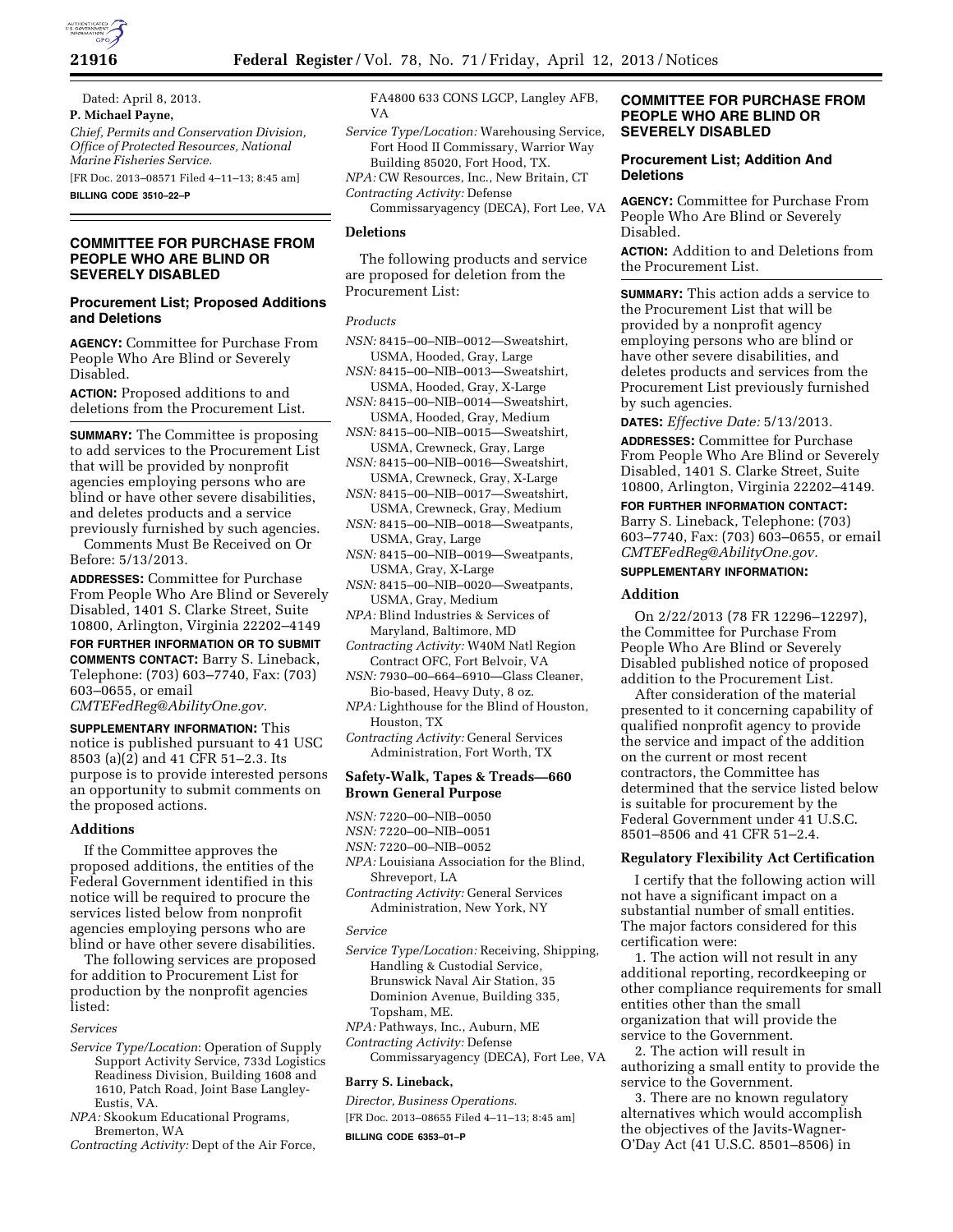connection with the service proposed for addition to the Procurement List.

## **End of Certification**

Accordingly, the following service is added to the Procurement List:

#### *Service*

- *Service Type/Location:* Laundry Service, Weed Army Community Hospital, 2nd Street, Building 166, Fort Irwin, CA
- *NPA:* Job Options, Inc., San Diego, CA
- *Contracting Activity:* DEPT OF THE ARMY, W40M WESTERN RGNL CNTRG OFC, TACOMA, WA

### **Deletions**

On 3/23/2012 (77 FR 17035); 3/30/ 2012 (77 FR 19263); 4/6/2012 (77 FR 20795); 4/27/2012 (77 FR 25146–25147); 5/11/2012 (77 FR 27737); 6/29/2012 (77 FR 38775–38776); 7/9/2012 (77 FR 40344–40345); 9/21/2012 (77 FR 58528– 58529); 10/12/2012 (77 FR 62219– 62220); 10/19/2012 (77 FR 64326– 64327); 10/26/2012 (77 FR 65365); 11/ 2/2012 (77 FR 66181); 11/16/2012 (77 FR 68737–68738); 12/7/2012 (77 FR 73025–73026); 12/21/2012 (77 FR 75616); 1/11/2013 (78 FR 2378); and 3/ 1/2013 (78 FR 13868–13869), the Committee for Purchase From People Who Are Blind or Severely Disabled published notices of proposed deletions from the Procurement List.

After consideration of the relevant matter presented, the Committee has determined that the products and services listed below are no longer suitable for procurement by the Federal Government under 41 U.S.C. 8501–8506 and 41 CFR 51–2.4.

### **Regulatory Flexibility Act Certification**

I certify that the following action will not have a significant impact on a substantial number of small entities. The major factors considered for this certification were:

1. The action will not result in additional reporting, recordkeeping or other compliance requirements for small entities.

2. The action may result in authorizing small entities to furnish the products and services to the Government.

3. There are no known regulatory alternatives which would accomplish the objectives of the Javits-Wagner-O'Day Act (41 U.S.C. 8501–8506) in connection with the products and services deleted from the Procurement List.

## **End of Certification**

Accordingly, the following products and services are deleted from the Procurement List:

#### *Products*

- *NSN:* 8920–00–823–7223—Cake Mix
- *NSN:* 8920–00–823–7221—Cake Mix
- *NSN:* 8920–01–250–9522—Pancake Mix
- *NPA:* There was no other nonprofit agency authorized to furnish the products.
- *Contracting Activity:* Defense Logistics Agency Troop Support, Philadelphia, PA
- Towel, Machinery Wiping
- *NSN:* 7920–00–NIB–0046
- *NPA:* East Texas Lighthouse for the Blind, Tyler, TX
- *Contracting Activity:* General Services Administration, Fort Worth, TX
- *NSN:* M.R. 552—Nitrile Disposable Gloves
- *NSN:* M.R. 553—Latex Disposable Gloves
- *NPA:* New York City Industries for the Blind, Inc., Brooklyn, NY
- *Contracting Activity:* Defense Commissary Agency, Fort Lee, VA
- Corrosion-Preventive Compound
- *NSN:* 8030–00–NIB–0005—Lubricant, 5-in-1 Penetrating Multipurpose oil, Biobased, Aerosol, 18 oz. net.
- *NPA:* The Lighthouse for the Blind, St. Louis, MO
- *Contracting Activity:* General Services Administration, Tools Acquisition
- Division I, Kansas City, MO *NSN:* 7520–01–238–0978—Flourescent
- Highlighter—Blue *NSN:* 7520–01–238–0979—Flourescent
- Highlighter—Green *NSN:* 7520–01–553–8140—Highlighters, Free-Ink, Flat
- *NPA:* Winston-Salem Industries for the Blind, Inc., Winston-Salem, NC
- *Contracting Activity:* General Services Administration, New York, NY
- Computer Accessories
- *NSN:* 7045–01–483–7840—Screen, Anti-Glare/Radiation, Beige, 14″ to 17″ Monitors
- *NPA:* Wiscraft, Inc., Milwaukee, WI *Contracting Activity:* General Services Administration, New York, NY
- Paper, Mimeograph and Duplicating
- *NSN:* 7530–00–285–3070
- *NSN:* 7530–00–253–0986
- *NSN:* 7530–00–286–6178
- *NSN:* 7530–01–072–2534
- *NSN:* 7530–00–234–7169
- *NSN:* 7530–01–037–5555
- *NSN:* 7530–01–037–5556
- *NPA:* Louisiana Association for the Blind, Shreveport, LA
- *Contracting Activity:* General Services Administration, New York, NY
- Blanket Set, Bed
- *NSN:* 6545–00–911–1300
- *NPA:* Ontario County Chapter, NYSARC, Inc., Canandaigua, NY
- *Contracting Activity:* Defense Logistics
- Agency Troop Support, Philadelphia, PA
- Bakery Mix, Biscuit Type
- *NSN:* 8920–00–NSH–0001—Regular
- *NPA:* Transylvania Vocational Services, Inc., Brevard, NC
- *Contracting Activities:* Farm Service Agency, Agriculture Stabilization and Conservation Service, Kansas City, MO, Kansas City Acquisition Branch, Kansas
- City, MO
- Pencil, Woodcase, Rubberized
- *NSN:* 7510–01–425–6766
- *NPA:* Industries for the Blind, Inc., West Allis, WI
- *Contracting Activity:* General Services Administration, New York, NY
- Handle, Mop
- *NSN:* 7920–00–246–0930
- *NPA:* Industries of the Blind, Inc.,
- Greensboro, NC
- *Contracting Activity:* General Services Administration, Fort Worth, TX
- Sponge, Surgical, Gauze, Compressed
	- *NSN:* 6510–00–926–9082
	- *NPA:* Elwyn, Inc., Aston, PA
	- *Contracting Activity:* Defense Logistics Agency Troop Support, Philadelphia, PA
	- SKILCRAFT SAVVY Unreal Spot Remover
	- *NSN:* 7930–01–517–6196—55 Gallon
	- *NSN:* 7930–01–517–6194—32 oz.
	- *NSN:* 7930–01–517–2728—5 Gallon
	- *NSN:* 7930–01–517–6195—1 Gallon
	- *NPA:* Susquehanna Association for the Blind and Vision Impaired, Lancaster, PA
	- *Contracting Activity:* General Services Administration, New York, NY
	- Calculator or Cash Register Paper
	- *NSN:* 7530–01–590–7109—Roll, Thermal Paper,  $3\frac{1}{8}$  in x 270 ft, White
	- *NSN:* 7530–01–590–7111—Roll, Thermal Paper, 31⁄8 in x 230 ft, White
	- *NPA:* Cincinnati Association for the Blind, Cincinnati, OH
	- *Contracting Activity:* General Services Administration, New York, NY
	- VuRyte—VuRyser Ergonomic Computer Workstation
	- *NSN:* 7520–01–443–4902
	- *NSN:* 7520–01–453–6246
	- *NSN:* 7520–01–453–6247
	- VuRyte Document Holder
	- *NSN:* 7520–01–461–1552

*NSN:* 6545–01–191–8970

Pad, Writing Paper (Easel) *NSN:* 7530–00–NIB–0306

Nonfat Dry Milk

Inc., Canandaigua, NY *Contracting Activity:* Defense Logistics

- *NPA:* Tarrant County Association for the Blind, Fort Worth, TX
- *Contracting Activity:* General Services Administration, New York, NY
- Presentation Sheets, ''SmartChart''
- *NSN:* 7520–01–483–8980—Refill Roll
- *NPA:* The Lighthouse for the Blind, Inc. (Seattle Lighthouse), Seattle, WA *Contracting Activity:* General Services

Administration, New York, NY Medical Equipment Set, Laboratory, Field

*NPA:* Ontario County Chapter, NYSARC,

*NPA:* There was no other nonprofit agency authorized to furnish the products. *Contracting Activity:* General Services Administration, New York, NY

*NSN:* 8910–00–NSH–0001—Nonfat Dry Milk *NPAs:* CW Resources, Inc., New Britain, CT Transylvania Vocational Services, Inc.,

Agency Troop Support, Philadelphia, PA